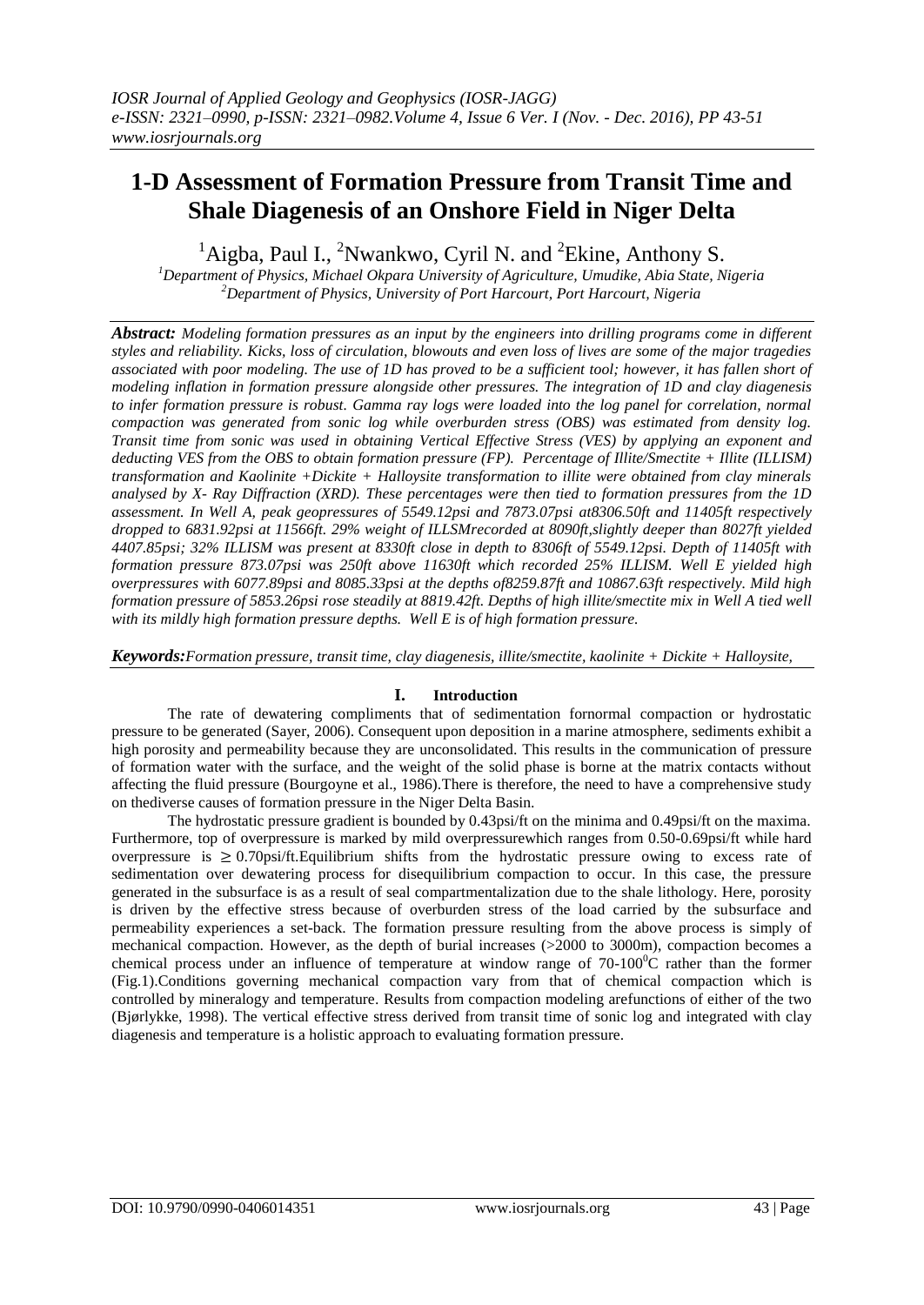

Fig. 1: Effect of vertical effective stress on different subsurface conditions (After Bowers, 2002).

Marine shale rich in smectite of tertiary North Sea, are of very low permeability. In such shale masses, normal compaction to observed disequilibrium compaction coupled with related overpressure can take place at slightly less than 1 km burial depth. Nevertheless, chemical transformation of smectite can begin albeit such shallowness, and it is expected that a mineral changeto illite and likely chlorite. Marine shale exhibits this universally (Bjørlykke, 1998). Bound water in the smectite layers is released when the temperature reaches this critical temperature, and this result in a porosity decrease.

Alam, et al., (2009)deduced that the slow reduction in the concentration of illite-smectite from older to younger formation in a blended rockis a pointer to the occurrence of diagenesis in such trend. All rocks that are expandable are said to be blended clays. A decreasing concentration of clay mineral in older rock is an indication of another form of diagenesis that involves dissolution and precipitation from younger to older rocks. The latter process occurs in sediments that are deeper ( $>2-3$  km, 70-100<sup>0</sup>C); are compaction-controlled which rely on temperature and feeble effective stress variation. Total pore water flux depends on rate of compaction rather than pore pressure gradient and permeability.

Ichara and Avbovbo (1985) submitted that onlyundercompaction is not responsible for the observed geopressures in some parts of Niger Delta but fluid expansion mechanisms comprising offluid charging, clay diagenesis, and hydrocarbon maturation also immensely contribute to overpressure especially in deep prospects. Thereappears the existence ofconnection between high overpressures and compaction disequilibrium, thermal (fluid) expansion mechanisms, shale diagenesis and in particular hydrocarbon generation in the Niger Delta basin (Nwaufaet al., 2006).

The stratigraphy of the Niger Delta is clearly defined by triple portions terminating in Recent from Eocene ages (Fig.2). The corresponding topmost Recent Benin Formation is predominantly a deposit of alluvial and upper coastal plain sands of thickness of up to 2km (Avbovbo, 1978). Below this sand and sandstone is an underlying Agbada Formation of shale and sandstone intercalation of 3.7km thickness. It is a major hydrocarbon-bearing formation. The third and deepest underlying Akata Formation is about 6.5km of delta prone clays. Shales of the Akata Formation are overpressure and constitute a world-class source rock. Deepwater sedimentary sand laid down by a turbidite current is equally found to be present in this formation.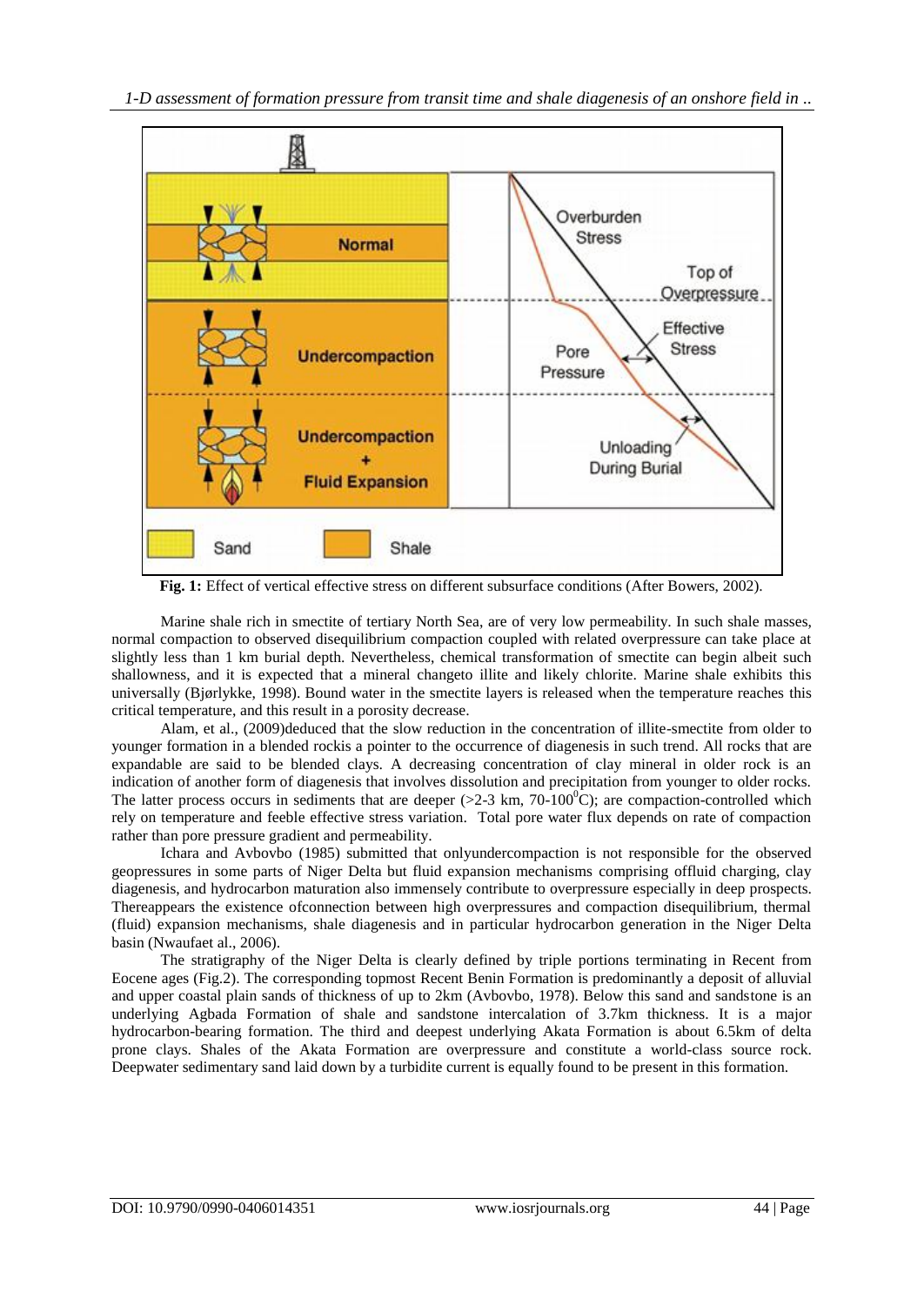*1-D assessment of formation pressure from transit time and shale diagenesis of an onshore field in ..*



**Fig. 2:** Stratigraphic column showing the three formations of the Niger Delta(Modified from Shannon and Naylor 1989; Doust and Omatsola,1990)

## **Study area location**

The two wells used for this study are located in Greater Ughelli depobelt onshore Niger Delta(Fig. 3). Locationsof Well A and Well E are definedby(X: 482666.64,Y: 153716.81) and the (X: 475373.5,Y: 160069.6) respectively. All coordinates were taken in feet as the wells are about 2km apart in both Easting and Northing.



**Fig. 3:** Map of the Niger Delta showing its different depobelts and sample wells. Wells A and E are in the same field in Greater Ughelli depobelt(Modified from Doust and Omatsola, 1990).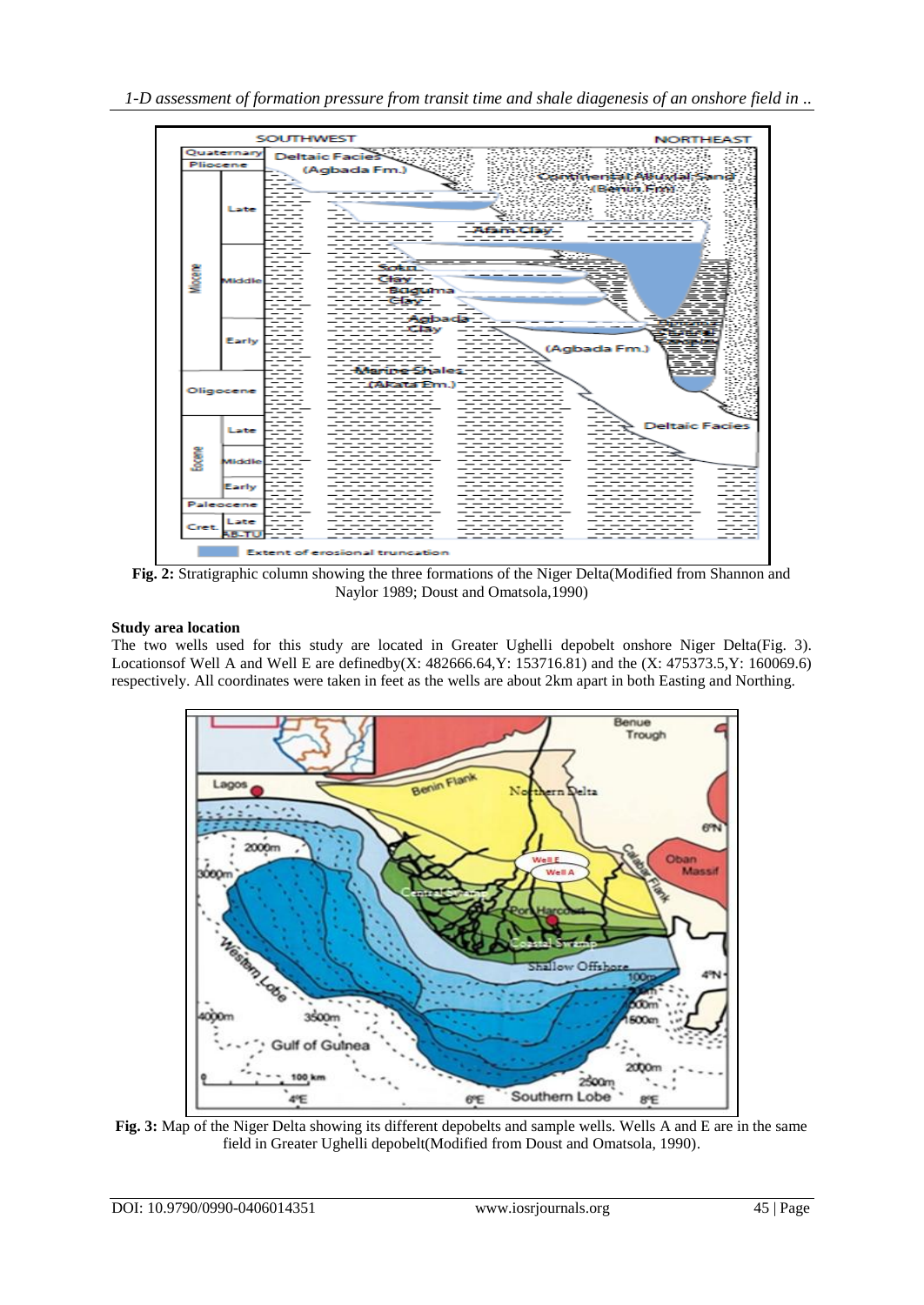### **II. Materials and Methods**

The data available for this study include drilling log of Repeat Formation Tester (RFT) that gives the measuredformation pressuresin sand of the wells; logs of Gamma ray, Densityand Sonic which measures the transit time in μs/ft used for this study; Checkshot was also available for time-depth conversion. Core samples Clay Minerals data from X-ray Diffraction (XRD) was also obtained from Shell Petroleum Development Company (SPDC, Table 1).

**Table 1:** Results of clay minerals of well A core samples from X-Ray Diffraction as provided by Shell Petroleum Development Company (SPDC).

| <b>DEPTH</b> | $K+D+H$         | <b>CHLORITE(</b> | TOTAL NE           | ILLITE/ILLITE+S | SEPIOLITE+P       | <b>TOTAL EXP</b> | MICA(MUS       |
|--------------|-----------------|------------------|--------------------|-----------------|-------------------|------------------|----------------|
| $(ft)$ .     | $(% \text{wt})$ | $%$ wt)          | <b>CLAYS</b><br>(% | MECTITE(MONT    | <b>ALYGORSKIT</b> | <b>CLAYS</b>     | $CO$ )<br>(%   |
|              |                 |                  | wt)                | (%wt)           | $E$ (% wt)        | $(% \text{ wt})$ | wt)            |
| 6890         | 37              | 33               | 70                 | 21              | $\bf{0}$          | 21               | 7              |
| 7190         | 38              | 28               | 66                 | 16              | 10                | 26               | 8              |
| 7490         | 36              | 29               | 65                 | 12              | 13                | 25               | 10             |
| 7670         | 33              | 18               | 51                 | 29              | 20                | 49               |                |
| 7850         | 26              | 25               | 51                 | 12              | 26                | 38               | 11             |
| 8090         | 11              | 20               | 31                 | 29              | 28                | 57               | 11             |
| 8330         | 12              | 13               | 25                 | 32              | 37                | 69               | 6              |
| 8570         | 1               | 28               | 29                 | 22              | 37                | 59               | 12             |
| 9230         | 5               | 10               | 15                 | 5               | 71                | 76               | 9              |
| 9650         | 1               | 20               | 21                 | 33              | 33                | 66               | 11             |
| 9950         | $\bf{0}$        | 31               | 31                 | 54              | 15                | 69               |                |
| 10610        | $\bf{0}$        | 20               | 20                 | $\mathbf{0}$    | 80                | 80               | $\blacksquare$ |
| 11630        | $\bf{0}$        | 18               | 18                 | 25              | 57                | 82               | $\blacksquare$ |
| 12170        | $\mathbf{0}$    | 17               | 17                 | 49              | 34                | 83               | $\blacksquare$ |

The XRD results of various clay minerals constituent in the core samples of well A as shown in Table 1 were statistically presented in Figures 4 and 5 and tied to 1D modeled formation pressure (figs. 7 and Table 2).

Imported logs of various wells were correlated using the Gamma ray which delineated the two common lithologies of shale and sand. Normal compaction trend (NCT) was generated using the sonic transit time. The NCT in time domain decreased with depth following the earth model. This is an ideal situation that commemorates the fastness of the sonic (shorter time taken for the signal to transit a more compacted layer than the immediate previous). The time measured in shale along the NCT is the normal time  $(t_{norma})$  while the time traced out by the slowness of the transit time is the observed time (tobserved). The density log was used to generate the overburden stress of the formation at different depths:

$$
S(h) = g \int_0^h \rho_{bulk}(z) dz
$$

1

whereS is the overburden stress, an addition of the matrix stress and the pore fluid stress, g is gravity,  $\rho_{bulk}$  is the density of bulk formation that depends on depth (z) of formation.

The fluid formation pressure (F.P) is derived from the expression of Eaton given as  $F.P. = S - \sigma$  2 whereσis vertical effective stress of layer which is given as

 $\frac{1}{3}$ 

$$
\sigma = \sigma_N(\frac{t_{norm}}{t_{obs}})
$$

where  $\sigma_N$  is normal vertical effective stress, t <sub>norm</sub> is the transit time as traced out by the NCT while t<sub>obs</sub> is the observed transit time and n is the Eaton's exponent. In both cases n value of 5.5 was used as 3 failed to model the RFT (Tables 2 and 3; Figs. 6 and 8).

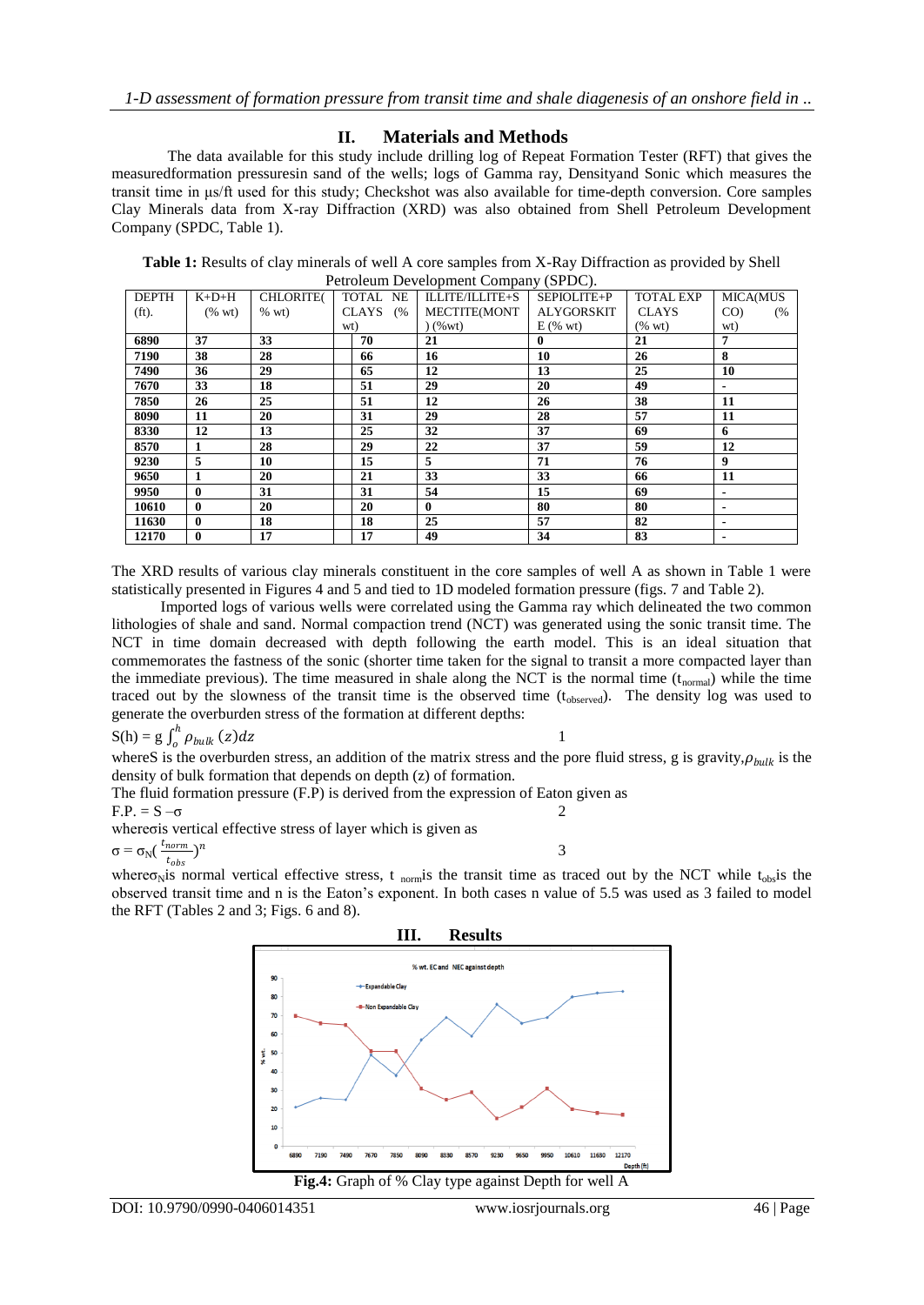

**Fig.5:** Graph % wt. ILLISM/ SEPA/KDH against Depth (ft) for Well A



**Fig.6:** The key logs for Well A



**Fig. 7:** Graph of Pressure Depth for Well A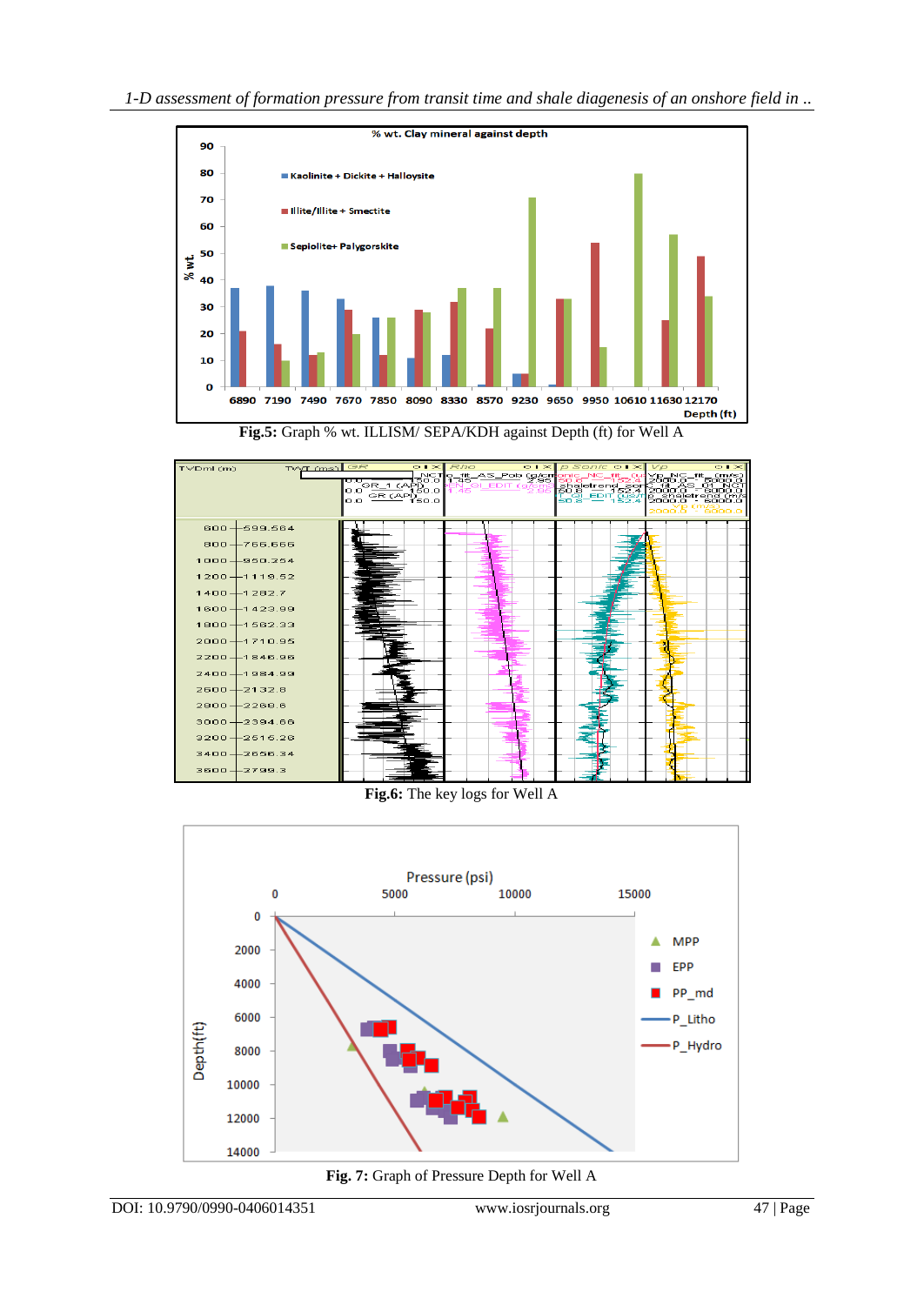| Table 2: The modeled formation pressure of well A using sonic transit time. |             |          |          |        |         |          |                 |
|-----------------------------------------------------------------------------|-------------|----------|----------|--------|---------|----------|-----------------|
| TVD(m)                                                                      | $TVD$ $ft)$ | OBS(psi) | tobs     | tnorm  | PP(psi) | VES(psi) | PP_grad(psi/ft) |
| 865.70                                                                      | 2856.81     | 2538.18  | 141.98   | 138.00 | 1431.63 | 1106.54  | 0.50            |
| 903.60                                                                      | 2981.88     | 2648.65  | 143.28   | 136.77 | 1574.12 | 1074.53  | 0.53            |
| 928.83                                                                      | 3065.14     | 2775.29  | 143.28   | 135.47 | 1730.44 | 1044.85  | 0.56            |
| 1076.04                                                                     | 3550.93     | 3228.19  | 132.86   | 130.26 | 1713.71 | 1514.48  | 0.48            |
| 1167.15                                                                     | 3851.60     | 3550.31  | 434.16   | 125.05 | 2193.23 | 1357.08  | 0.57            |
| 1204.80                                                                     | 3975.84     | 3664.36  | 131.56   | 122.02 | 2257.89 | 1406.47  | 0.57            |
| 1735.00                                                                     | 5726.46     | 5519.32  | 119.01   | 112.02 | 3201.19 | 2318.13  | 0.56            |
| 1913.37                                                                     | 6314.12     | 6029.53  | 122.44   | 109.42 | 4070.28 | 1959.25  | 0.64            |
| 2004.86                                                                     | 6616.04     | 6489.02  | 112.72   | 105.51 | 3808.52 | 2117.72  | 0.56            |
| 2046.80                                                                     | 6754.44     | 6624.46  | 112.72   | 105.51 | 3878.04 | 2139.58  | 0.56            |
| 2432.67                                                                     | 8027.81     | 8148.64  | 110.32   | 101.90 | 4907.85 | 2587.70  | 0.62            |
| 2517.12                                                                     | 8306.50     | 8502.94  | 113.76   | 101.60 | 5549.12 | 2248.11  | 0.68            |
| 2701.10                                                                     | 8913.63     | 9123.36  | 114.02   | 100.30 | 6016.53 | 2092.53  | 0.67            |
| 2740.15                                                                     | 9042.50     | 9607.43  | 105.51   | 97.69  | 5732.51 | 4404.19  | 0.67            |
| 3281.81                                                                     | 10830.00    | 11597.50 | 104.21   | 97.69  | 6599.53 | 3664.77  | 0.59            |
| 3330.24                                                                     | 10989.80    | 11578.00 | 101.60   | 97.69  | 6994.50 | 3454.00  | 0.53            |
| 3363.80                                                                     | 11100.50    | 11790.70 | (106.81) | 97.69  | 7379.34 | 3225.86  | 0.64            |
| 3456.07                                                                     | 11405.00    | 12212.50 | (109.42) | 97.69  | 7873.07 | 3043.93  | 0.68            |
| 3504.85                                                                     | 11566.00    | 12484.80 | 104.21   | 97.69  | 6831.92 | 5652.84  | 0.59            |



**Fig. 8:** Composite log of Well E showing shale trend plots in circled sky-blue colour in the extreme right track.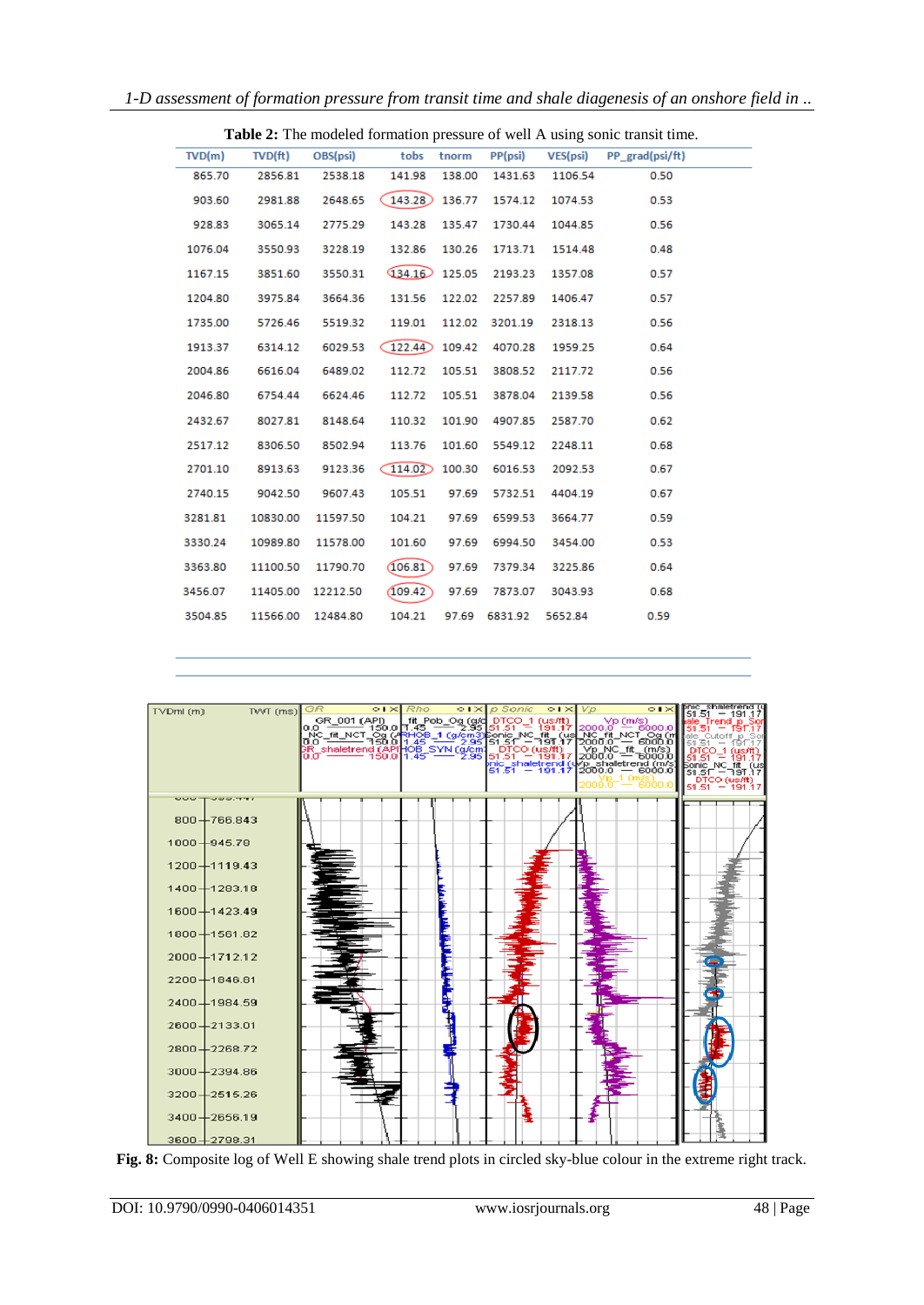Well E has a prominent transit time increase in shale as indicated by the black-circled portion on the third track (Fig. 8). The result of formation pressure (fig.9) shows a better prediction with  $n=5.5$  for PP\_md than  $n=3$  PPP.



**Fig. 9:** Formation pressure depth analysis of well E

| $TVD$ $ft)$ | TVD(m)  | OBS(psi) | tobs<br>tnorm              | PP(psi) | VES(psi) | PP grad(psi/ft) |
|-------------|---------|----------|----------------------------|---------|----------|-----------------|
| 1365.09     | 413.66  | 3927.62  | 125.58<br>119.72           | 2419.08 | 1508.54  | 0.54            |
| 1751.95     | 530.89  | 5288.08  | 115.47<br>106.72           | 3492.07 | 1796.01  | 0.60            |
| 1936.75     | 586.89  | 5740.59  | (19.1)<br>105.10           | 4254.31 | 1486.29  | 0.67            |
| 2184.57     | 661.99  | 6351.20  | 108.06<br>100.23           | 4225.51 | 2125.69  | 0.59            |
| 8179.94     | 2478.77 | 7402.73  | (116.66)<br>100.23         | 5371.47 | 2031.25  | 0.66            |
| 8259.87     | 2502.99 | 7553.57  | $\sqrt{126.16}$<br>5100.23 | 6077.89 | 1475.68  | 0.74            |
| 8632.90     | 2616.03 | 8007.53  | 121.61<br>98.60            | 5922.44 | 2085.10  | 0.69            |
| 8819.42     | 2672.55 | 8158.37  | 98.60<br>117.38            | 5853.26 | 2305.11  | 0.66            |
| 8979.30     | 2721.00 | 8158.37  | 111.90<br>96.98            | 6051.59 | 2106.78  | 0.67            |
| 10558.58    | 3199.57 | 9820.51  | (114.35)<br>96.98          | 7526.08 | 2294.42  | 0.71            |
| 10867.63    | 3293.22 | 10122.18 | 417.71<br>95.36            | 8085.33 | 2036.86  | 0.74            |
|             |         |          |                            |         |          |                 |

**Table 3:** The modeled formation pressure of Well E using sonic transit time

### **IV. Discussion of Results**

Table 1 shows a breakdown of the clay mineral contents of the core of Well A.The absolute values of the various constituents of Expandable clay (comprising of illite/smectite + illite and Sepiolite + Palygorskite), Non expandable clay (comprising of chlorite and kaolinite + Dickite + Halloysite) and Mica (muscovite) were observed to be in existence.

The results of various clay minerals of the core of Well A were plotted in percentage weight against depths of burial (age). Figure 6 brings to fore the statistical analysis of the activities of these minerals at various depths. A graphical analysis of the Expandable clay and Non expandable clay showed that the shallow depthsfavoured higher concentrations of the Non expandable clay (NEC) and lower concentrations of Expandable clay (EC) (Fig.4). There was a characteristic downward trend as exhibited by NEC while EC enjoyed a notch up in concentration on the aggregate. A plateau of 51% NEC occurred between 7670ft and 7850ft and subsequently continued its relative downward trend. At 9650ft, EC continued with its steady rise.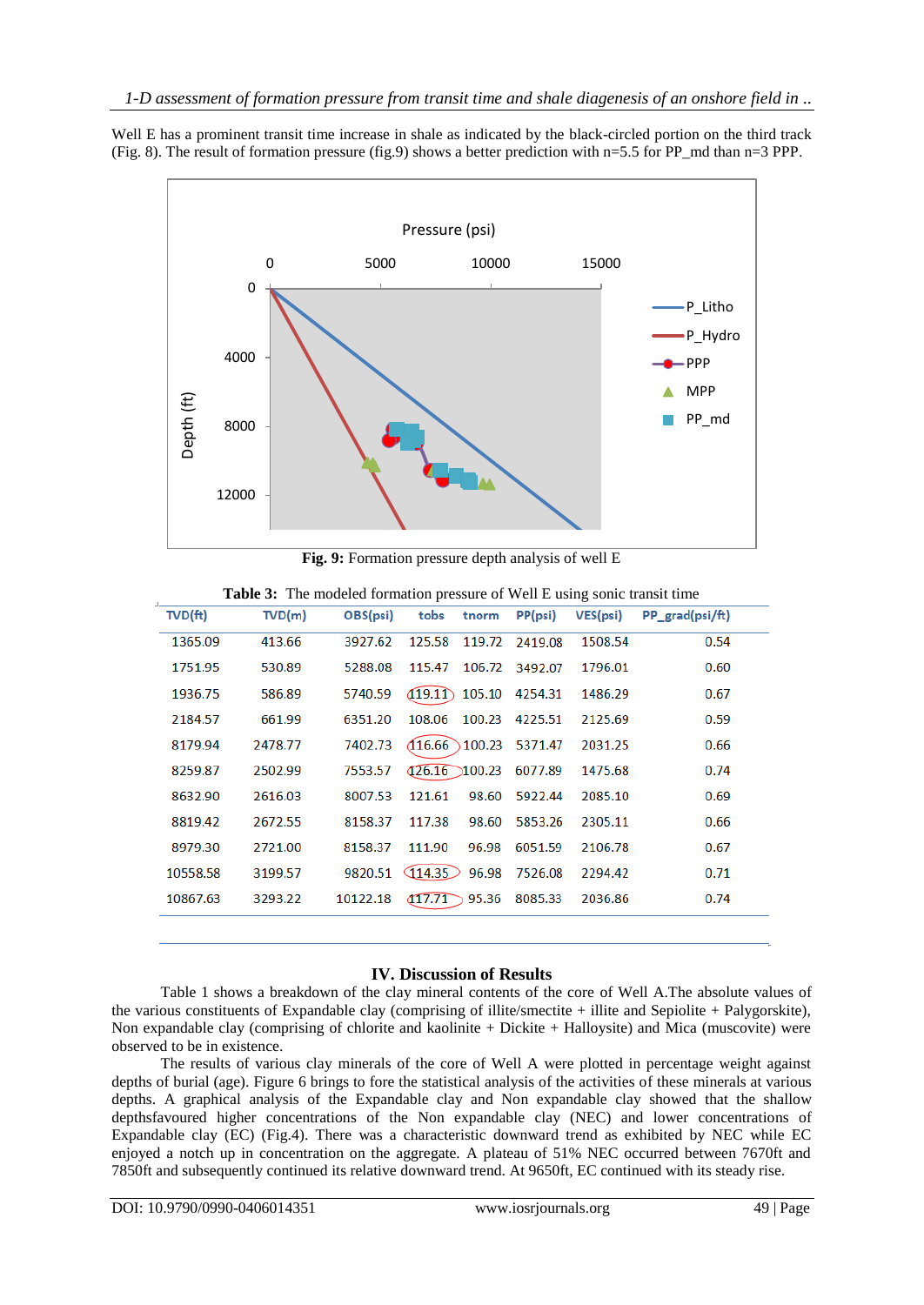Figure 5 showed that Kaolinite + Dickite + Halloysite (KDH) was active in the shallow depths and continued its depreciation until it finally disappeared completely at 9950ft and below. The illite/smectite + illite mix has an undefined trend in distribution before 11630ft; however, beyond this depth, an increasing trend unfolded. The change of the nature of interstratifications of illite and smectite layer takes place from random to an ordered fashion (Perry and Hower, 1970).

The existence of Sepiolite + Palygorskite mix can be divided into three tranches; (i) a steady increase from 10% at 7190ft to a peak of 71% at 9230ft; (ii) a steady decline from this peak to 15% at 9950ft; and (iii) its sole existence of the highestvalue of 80% at 10610ft and steady decline up to the total depth of the well at12170ft. It rather takes tough conditions for SEPA to transform into smectite. Mumpton and Roy (1956)hydrothermally accomplished the transformation of SEPA to smectite at a temperature of  $200^{\circ}$ C and a water pressure of 20,000psi (Ultra High Pressure/High Temperature well, Courtesy of Halliburton, 2012 in Shadravan and Amani, 2012). Solution and re-precipitation seems tobe a common process for the transformation of Palygorskite and Sepiolite to smectite. The partial breakdown and rearrangement of the former occurs simultaneously with precipitation (Golden, et al., 1985).

The third track on the log panel is the sonic plot (Fig. 6) showing the red line (normal transit time, tnormal) and some slow transit time  $(t_{obs})$  points. After imposing the Eaton's model of exponent of 3 to obtain EPP and exponent of 5.5 PP\_md, the trend of the MPP (RFT) was better modeled by the EPP (Fig. 7). Sonic transit time experienced slowness at the corresponding depths of red- circled time, thereby showing increase in formation pressures though mild at such points (Table 2). Peak geopressures of 5549.12psi and 7873.07psi played out at both 8306.50ft and 11405ft respectively and dropped to 6831.92psi at 11566ft. 29% weight of illite/smectite+ illite (ILLSM) was recorded at 8090ft (Table 1) close to 8027ft that yielded 4907.85psi (Table 2); 32% ILLISM was present at 8330ft close to 8306ft of 5549.12psi. Finally, 11405ft of 7873.07psi was less than 250ft above 11630ft which recorded 25% ILLISM.

Increase in transit time signifying slowness in sonic were recorded by the red-circled times Table 3) for Well E. Such, eventually yielded high formation pressures of 6077.89psi and 8085.33psi at the depths of 8259.87ft and 10867.63ft respectively. Formation pressure of 5371.47psi rose steadily at 8819.42ft. There were no clay minerals data to correlate formation pressure of this well.

#### **V. Conclusion**

The total disappearance of KDH in older rocks is in agreement with its trend in similar sediments worldwide.Smectite/ illite mix was sporadically higher than SEPA at only four (4) points while the latter was predominant at many points. The reduction in quantity of ILLISM in clay minerals data corresponded well with points of relatively high formation pressure in Well A.However, it may be said that clay diagenesis remotely constituted to its formation pressure. Well E has formation pressures that translate to high overpressures at some depths.The slowness in transit time like velocity reversal in shale was able to deduce formation pressure of both wells. The overpressures in this field increased in the North West direction.

#### **Acknowledgement**

The authors are indeed grateful to Shell Petroleum Development Company (SPDC) for providing the data used for this research work. We are also indebted to Ikon science.

#### **References**

- [1]. Alam, M., A.K.M., Xie, S. and Chowdbury, S.Q., (2009): Clay Mineralogy and Diagenesis of Shale: A case study from Mio-Pliocene Tipam and DupiTilashales of Bandarban Anticline Hill District, Bangladesh. ISSN 1812-5654 Asian Network for Scientific Information. Journal of Applied Science 9(15): 2770-2777.
- [2]. Avbovbo, A. A., (1978): Tertiary lithostratigraphy of Niger Delta: AAPG Bulletin, v. 62, p. 295-300.
- [3]. Bjørlykke, K., (1998): Clay mineral diagenesis in sedimentary basins a key to the prediction of rock properties. Examples from the North Sea Basin
- [4]. Bourgoyne Jr., A.T., Chenevert, M.E., Millheim, K. and Young Jr. F.S. (1986): Applied Drilling Engineering Richardson: SPE Textbook Series.
- [5]. Bowers, G.L. (2002): Detecting high overpressure, Applied Mechanics Technologies, Houston, Texas, U.S.The leading edge, Feb.2002, pp 174-177.
- [6]. Doust, H., and Omatsola, E., (1990): Niger Delta, in, Edwards, J.D., and Santogrossi, P.A., eds., Divergent/Passive Margin Basins. AAPG Memoir 48: pp. 239-248
- [7]. Evamy, B.D., Haremboure, J., Kamerling, P., Knaap, W.A., Molloy, F.A., and Rowlands, P.H., 1978, Hydrocarbon habitat of Tertiary Niger Delta: AAPG Bulletin, v. 62, p. 277-298.
- [8]. Golden, D. C., Dixon, J. B., Shadfan, H.,1 andKippenberger, L. A. (1985): Palygorskite and Sepiolite alteration to smectite under alkaline conditions, Soil and Crop Science Department, Texas A&M University College Station, Texas 77843, Clays and Clay Minerals*,* Vol. 33, No. I,1985.p. 44-50
- [9]. Ichara M.J. and Avbovbo A.A. (1985): How to handle abnormal pressures in Nigeria's Niger Delta area, J. Petrol. Technol.83, 10, 122-124.
- [10]. Mumpton, F. A. and Roy, R. (1956): New data on Sepiolite and attapulgite,Clays and Clay Minerals, Proc. 5th National Conference., Urbana, Illinois, 1955*,* Ada Swine ford, ed., National Academy of Science., Natl. Res. Counc.Publ. 566, p.136-143.